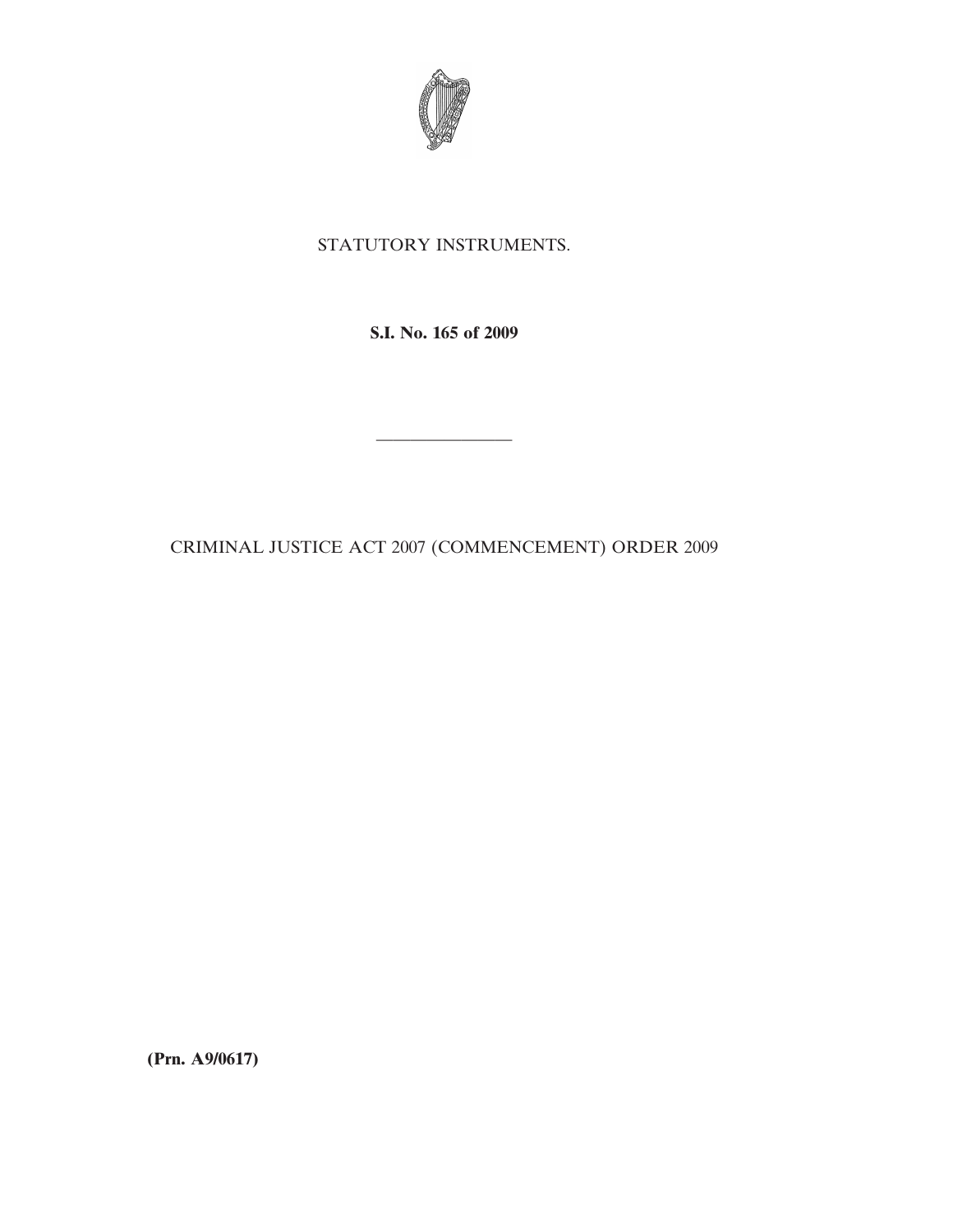## CRIMINAL JUSTICE ACT 2007 (COMMENCEMENT) ORDER 2009

I, DERMOT AHERN, Minister for Justice, Equality and Law Reform, in exercise of the powers conferred on me by section 1(2) of the Criminal Justice Act 2007 (No. 29 of 2007), hereby order as follows:

1. This Order may be cited as the Criminal Justice Act 2007 (Commencement) Order 2009.

2. The 1 May 2009 is appointed as the day on which section 19, insofar as it inserts paragraph (*a*) of section 28(3) of the Criminal Procedure Act 1967 (No. 12 of 1967), of the Criminal Justice Act 2007 (No. 29 of 2007) comes into operation.

L.S.

GIVEN under my Official Seal, 30 April 2009

> DERMOT AHERN, Minister for Justice, Equality and Law Reform.

*Notice of the making of this Statutory Instrument was published in "Iris Oifigiu´il" of* 5*th May*, 2009.